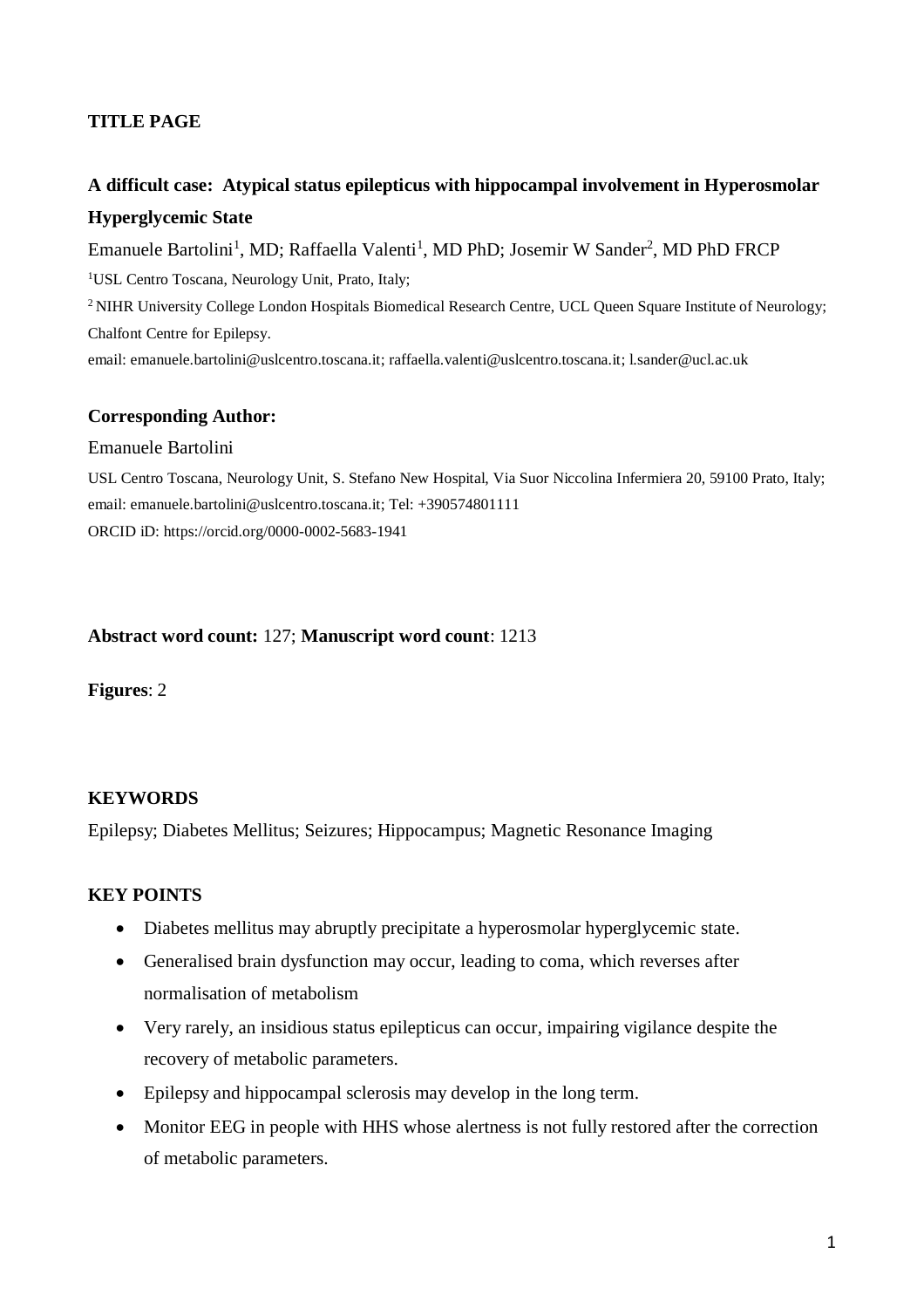## **DETAILS PAGE**

### **The Authors confirm:**

- The manuscript complies with all instructions to the authors
- Authorship requirements have been met, and all authors approved the final manuscript
- The manuscript has not been published elsewhere and is not under consideration by another journal
- Adherence to ethical guidelines and indicate ethical approvals (IRB) and use of informed consent, as appropriate
- Confirm the use of reporting checklist

**Funding:** No funding was obtained for this work.

**Conflicts of interest/Competing interests:** No conflict of interest to disclose

### **Authors' contributions:**

EB and RV clinically managed the individual. All Authors were involved in conceptualising the report. RV and JWS edited the manuscript. All reviewed and approved the final version of the manuscript.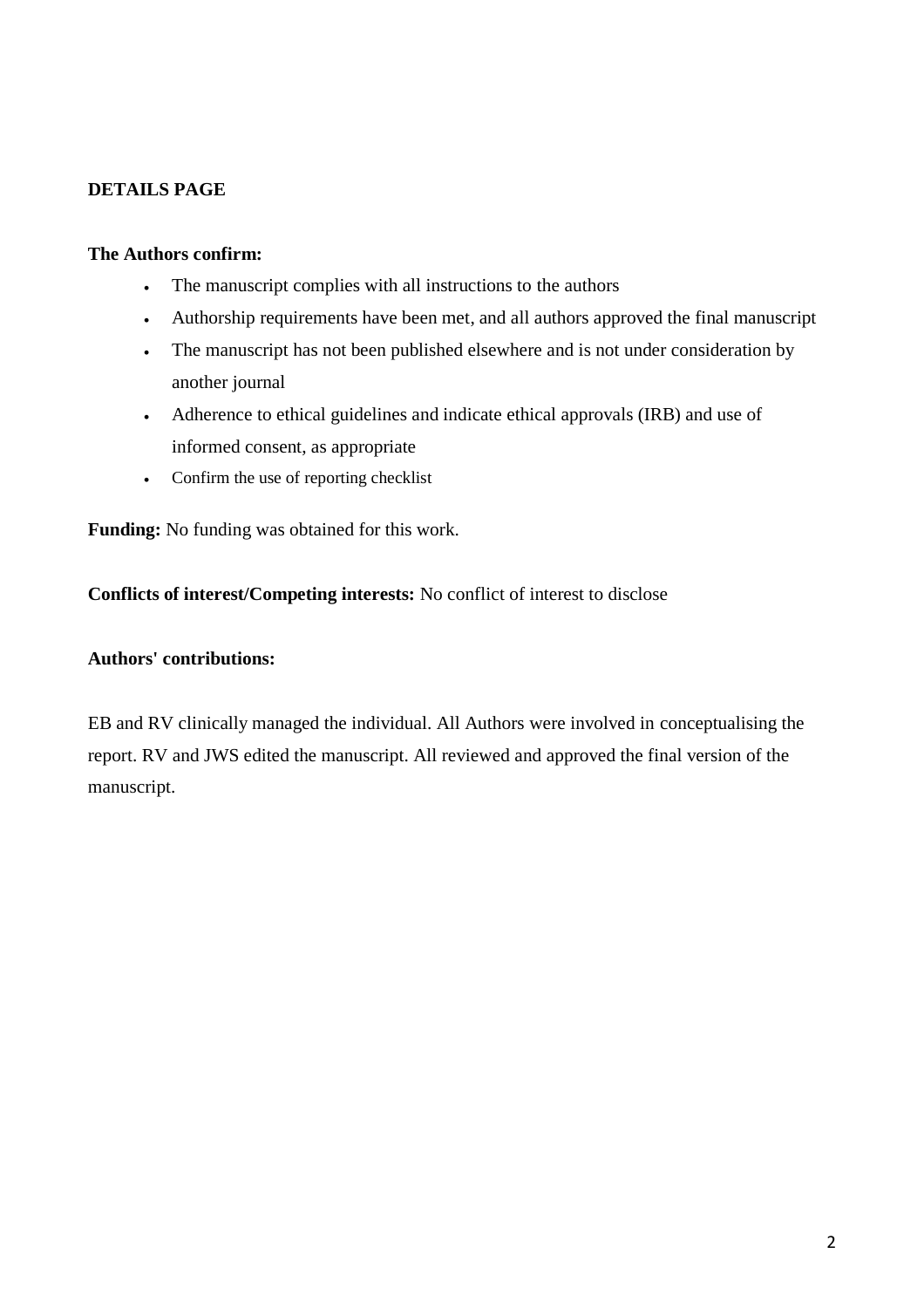### **ABSTRACT**

Diabetes mellitus may arise abruptly with sudden decompensation leading to a hyperglycemic hyperosmolar state. Coma often ensues, which usually reverses after metabolic parameters are restored. In conscious individuals, acute symptomatic seizures can also occur, ceasing after osmolarity and glycemia normalised.

We describe an individual who failed to regain vigilance despite prompt treatment. We describe how we identified the culprit in an unusual nonconvulsive status epilepticus arising from the mesial temporal lobe and promoting a progressive and selective hippocampal involvement. We also ascertained epilepsy onset and hippocampal sclerosis development during follow-up, attaining seizure freedom by antiseizure medications.

Subclinical epileptiform discharges should be suspected in an unresponsive person with a hyperglycemic hyperosmolar state. Possible permanent brain damage and the development of epilepsy in the long term should be monitored.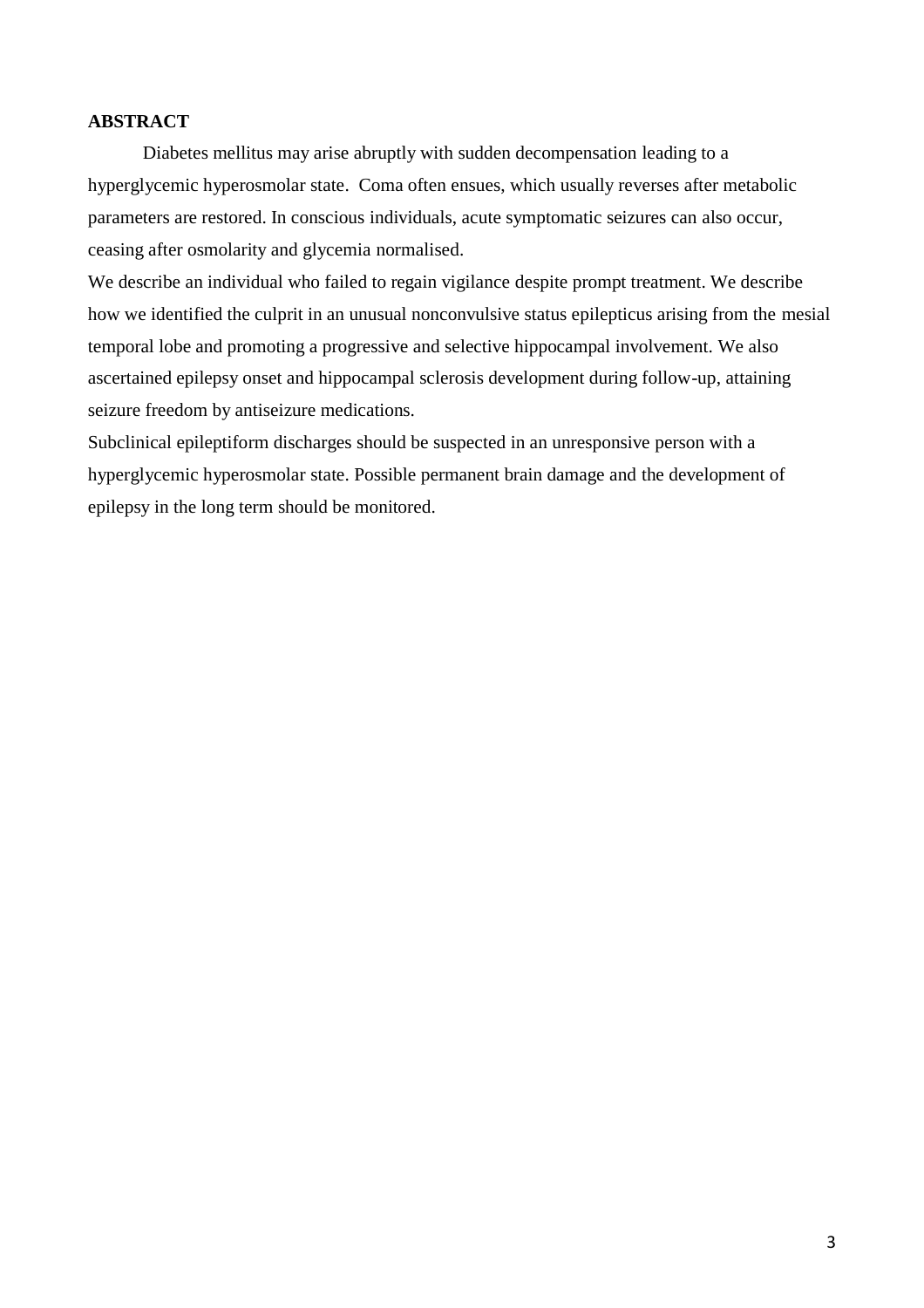#### **CASE**

We saw an 81-year-old female found in a confusional state at home and brought to the Emergency Department. She had a florid medical history, including long-standing hypothyroidism (on hormone replacement), permanent atrial fibrillation (on edoxaban), an anxiety disorder and Chronic Obstructive Pulmonary Disease (COPD).

Over the previous month, she used oral steroids to treat a COPD exacerbation. She also overused steroid inhalers with tens of puffs daily. Increasing polydipsia and polyuria were reported. On arrival to Casualty, her alertness had decreased (GCS=6; no eye-opening either verbal response, flexion to pain). She appeared pale and sweaty, with no signs of meningism or fever. She had a convulsion during the examination.

Brain Computed Tomography (CT) scan did not show remarkable findings. EEG showed generalised slowing of background activity. Laboratory analysis suggested a nonketotic hyperglycemic hyperosmolar state (plasma glucose level 1430 mg/dl, pH=7.33, effective osmolality 355 mOsm/kg, no urinary ketones) and respiratory acidosis (pCO2 50 mmHg, normal serum bicarbonate). Of note, undiagnosed diabetes mellitus (DM) was identified (HbA1c 104 mmol/mol), She required general anaesthetic (propofol infusion 1.5 mg/kg/h), noradrenaline vasopressor support, intubation and mechanical ventilation in the intensive care unit. Intravenous insulin supplementation was introduced.

On day 2, despite propofol discontinuation and correction of metabolic parameters, vigilance appeared to wax and wane, and she seemed to be unresponsive. We organised a prolonged EEG recording which showed rapidly recurring left frontotemporal seizures. A diagnosis of a focal onset nonconvulsive status epilepticus (NCSE) was made (Figure 1). Intravenous lacosamide (bolus dose: 200 mg iv, repeated once) successfully stopped the seizures and prompted a gradual recovery of consciousness. On day 3, her neurological examination had normalised.

A 1.5T MRI showed hippocampal hyperintensity on T2W and Diffusion-Weighted Images (DWI), with no restricted diffusion on ADC map and no gadolinium enhancement. The temporal lobe white matter returned a normal sign. Over other brain regions, no cortical or subcortical signal abnormalities were seen except a mild degree of subcortical chronic microvascular lesions (Fig. 2  $(A,B)$ .

She was discharged on lacosamide 200 mg b.i.d. and metformin 500 mg b.i.d. At six months follow-up, no seizures recurred, and the glycemic control was restored (HbA1c 58 mmol/mol). Episodic memory deficits ensued, yet global cognitive performance was within normal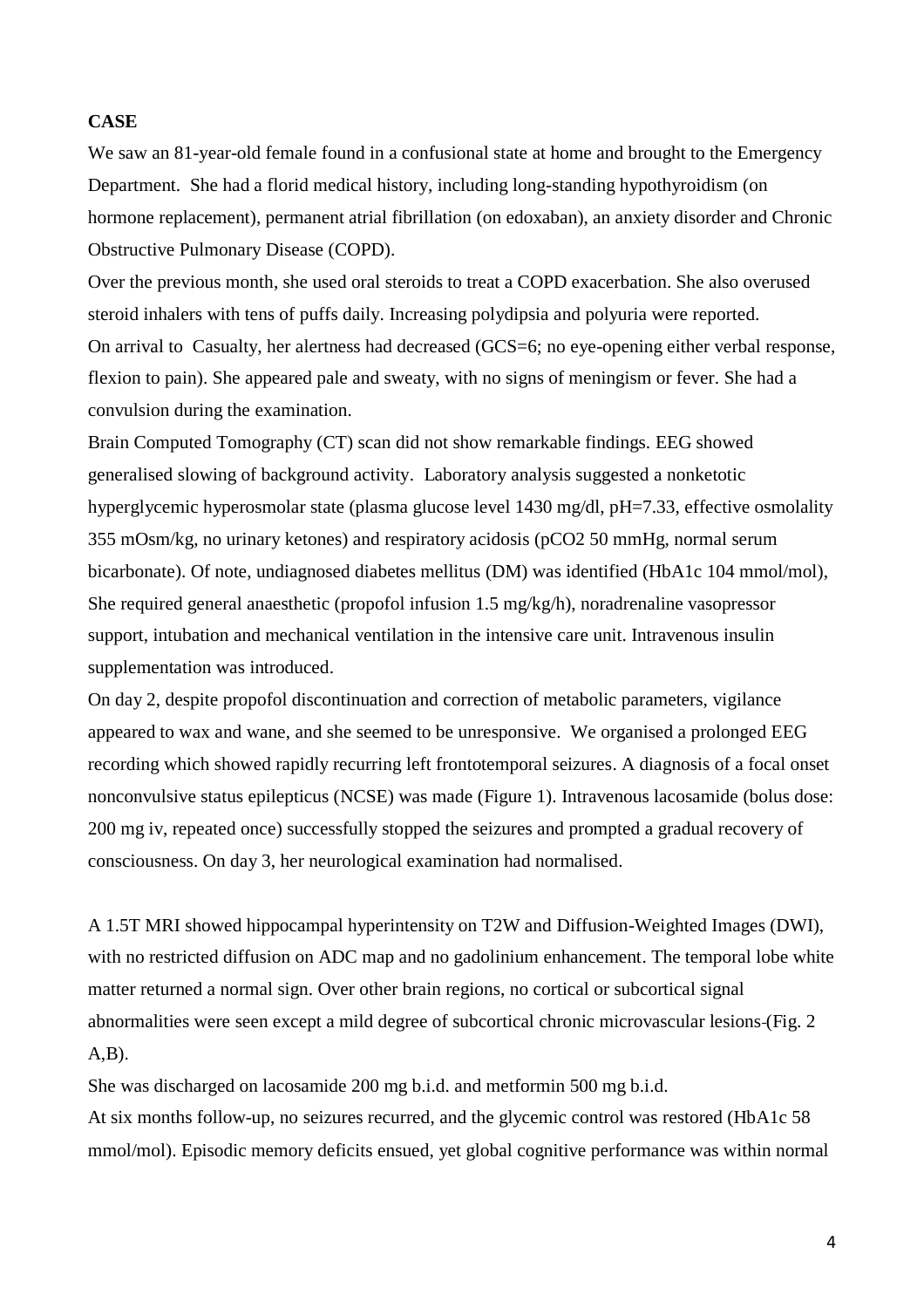values (MMSE=27/30). A brain MRI showed left hippocampal sclerosis with increased T2W signal over the hippocampal head and body (Figure 2 C,D). The EEG was normal.

Given the abrupt clinical course with temporal lobe involvement, we re-assessed the case by dosing glutamic acid decarboxylase (GAD) serum antibodies showed in mildly elevated (42.3 IU/ml, ELISA immunoassay; normal values <5 IU/ml)

Two months later, she discontinued lacosamide of her own volition due to dizziness. Soon after medication withdrawal, she started to have almost daily focal impaired-awareness seizures preceded by an epigastric aura. We reintroduced Antiseizure treatment (eslicarbazepine 800 mg/day). At 12 months follow-up, no further episodes have occurred.

#### **DISCUSSION**

Diabetes mellitus may precipitate life-threatening medical emergencies: diabetic ketoacidosis (DKA) and hyperosmolar hyperglycemic state (HHS). Such complications may arise *de novo* at DM onset, triggered by an unbalance between insulin effect and counter-regulatory hormones (i.e. glucagon, catecholamines, cortisol, growth hormone). This is often associated with intercurrent factors such as infectious disorders or steroids intake. In DKA, absolute or relative insulin deficiency prevents cellular glucose intake, promotes gluconeogenesis and activates lipolysis releasing glycerol and free fatty acid from adipose tissue. Hyperglycemia worsens, while free fatty acids are oxidised to ketone bodies, acetoacetate and 3-hydroxybutyrate, leading to metabolic acidosis and elevated keto-uremia within 1-2 days. Seizures are infrequent in DK, probably due to the anti-epileptogenic effect of ketones. Insulin deficiency in HHS is milder, and free fatty acids, cortisol, growth hormone and glucagon levels are lower. This leads to a slower and progressive metabolic derangement with hyperglycemia and dehydration.

The metabolic derangement of HHS provokes a generalised brain dysfunction, even leading to a state of coma, which, however, reverses after metabolic parameters are restored.

In conscious individuals, hemichorea/hemiballism and acute symptomatic seizures have been reported. Focal seizures develop in up to 40% of cases, mainly as epilepsia partialis continua (EPC), i.e. recurrent and unrelenting hemiclonic seizures originated by the peri-rolandic cortex  $2$ . More rarely, seizures exhibit non-motor semiology, namely visual/disperceptive and aphasic. Visual/disperceptive seizures have been reported as short-lasting simple or complex visual phenomena which may yield reversible hemianopia<sup>3</sup>. Aphasic seizures are infrequent and prolonged, rarely establishing an NCSE as pure alexia <sup>4</sup> and as rapidly recurring aphasic seizures <sup>5</sup>. All these seizures types have, however, only been reported in alert individuals. Typical MRI hallmarks have been described to occur over the brain regions from which seizures originate: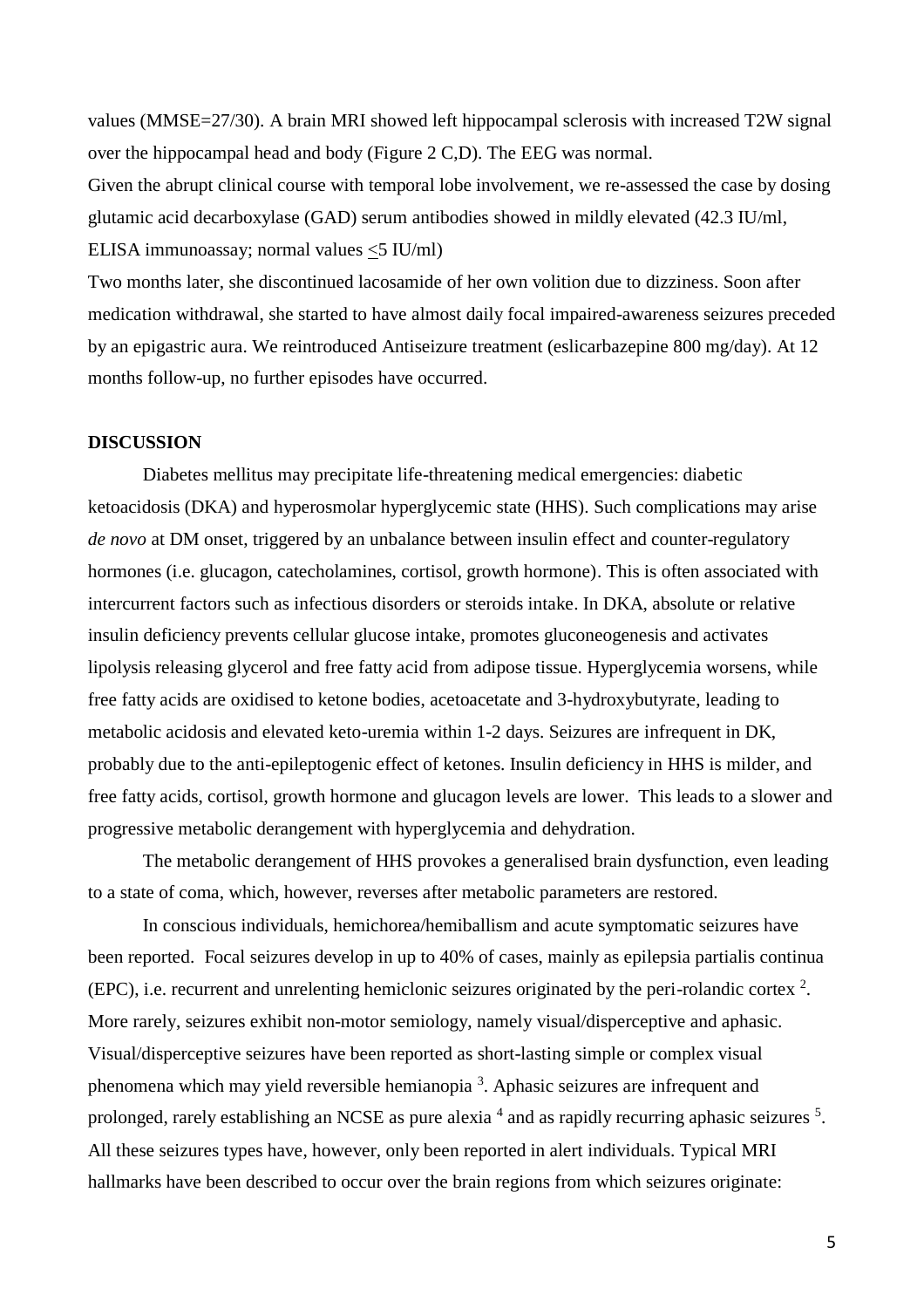cortical T2W hyperintensity, restricted diffusion and faint enhancement, subcortical T2W hypointensity with 'negative shine through' effect  $2.6$ .

Our case demonstrates that people with HHS may develop subtle persisting seizures leading to an unusual NCSE. This peculiar condition should be suspected in people with HHS who remain unresponsive after restoring metabolic parameters. Of note, the associated neuroimaging pattern appears to be different from the HHS classical findings and instead recall those commonly encountered in temporal lobe onset NCSE: a continuum of hippocampal cytotoxic oedema (increased DWI and decreased ADC signal; alteration of the neuronal osmotic balance; acute phase), vasogenic oedema (increased DWI and T2W signal without decreased ADC signal; localised disruption of the blood-brain barrier; subacute phase) and hippocampal sclerosis (T2W hyperintensity and atrophy; chronic phase)<sup>7</sup>.

Interestingly, acute hippocampal vasogenic oedema followed by long-term sclerosis was never reported in HHS but described in the only reported case of NCSE in DKA. This person had moderate hyperglycemia (269 mg/dl), normal osmolality (279.3 mOsm/kg), ketosis, normal GAD antibodies and ongoing recurring seizures from the right middle-posterior temporal region <sup>8</sup>. Hence the hippocampus could also be targeted by hyperglycemia even at lower values and in the presence of anti-epileptogenic ketone bodies.

During follow-up, we found mildly elevated GAD serum antibodies (42.3 IU/ml). Antibodies targeting GAD may cause autoimmune neurological disorders such as stiff-person syndrome, cerebellar ataxia, limbic encephalitis and sporadic drug-resistant temporal lobe epilepsy. DM can accompany all. Our case shares some similarities with GAD-related limbic encephalitis. Vigilance can be altered, seizures arise abruptly from the mesial temporal lobe, the hippocampus undergoes first "swelling" and then atrophy/sclerosis.

We ruled this diagnosis out as titers of antibodies are much higher in GAD-related encephalitis than in our case (> 1000 IU/ml vs 42.3 IU/ml). It may be argued that we only ascertained antibodies at a 6-month follow-up. Yet, higher titers at onset are extremely unlikely as spontaneous decreases are seldom reported, particularly in the absence of immunomodulatory treatment. She has become seizure-free despite hippocampal sclerosis, whilst the long-term prognosis of GAD-associated temporal lobe epilepsy is usually poor without immunotherapy. Seizure may even persist in those who have a temporal lobectomy after multiple unsuccessful immunological treatments  $9,10$ . Low titers of GAD antibodies can be found in healthy subjects and are common in DM  $^{10}$ . The presence of low-titer GAD antibodies in our subject may suggest a predisposition to DM, likely triggered by steroid treatment resulting in HHS, unusual NCSE and hippocampal sclerosis.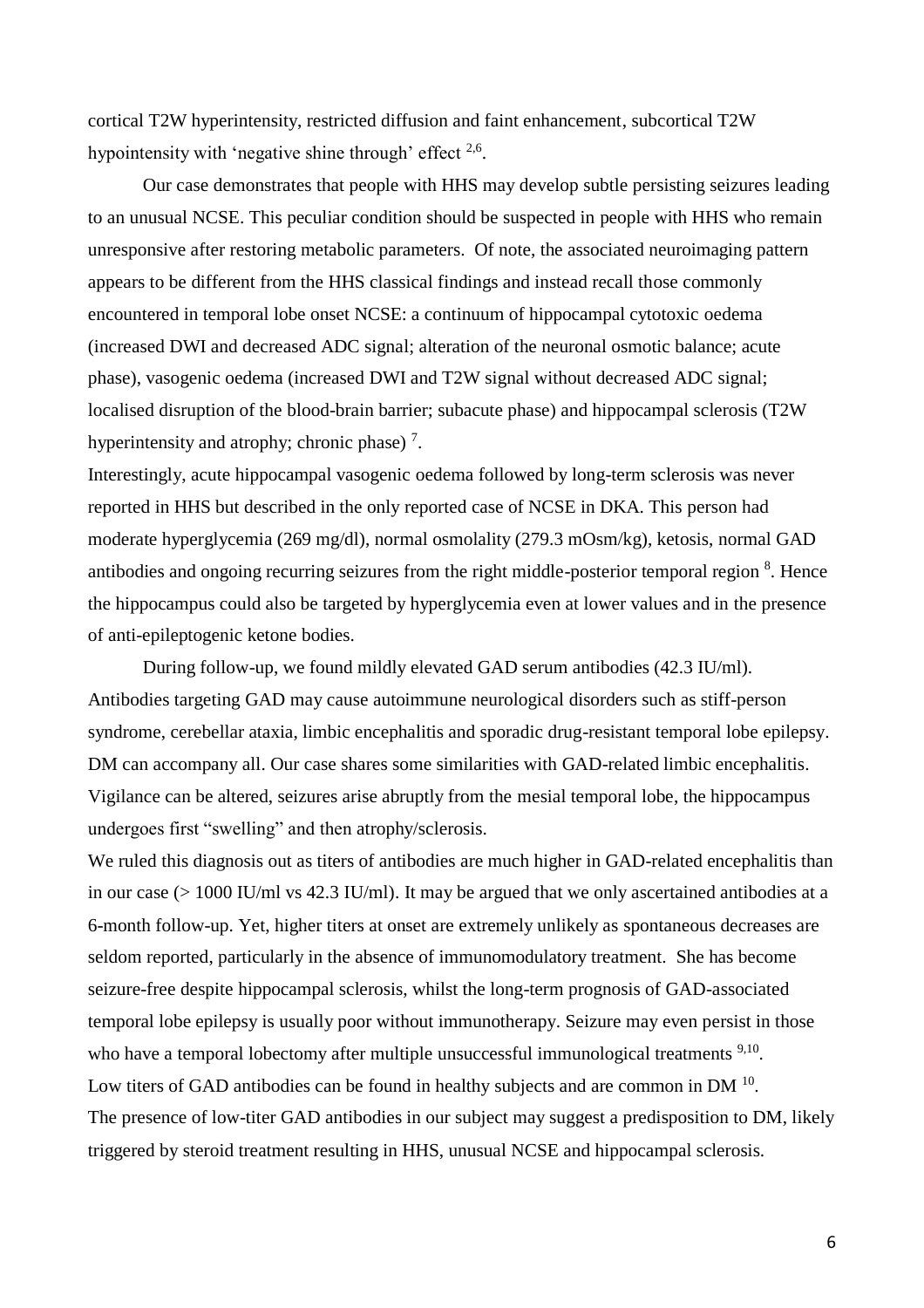In conclusion, we suggest monitoring EEG in people with HHS whose alertness is restored after correcting metabolic parameters. New-onset NCSE arising from the mesial temporal lobe, albeit rare, can occur and may result in hippocampal sclerosis requiring acute treatment of NCSE and then long-term antiseizure medications.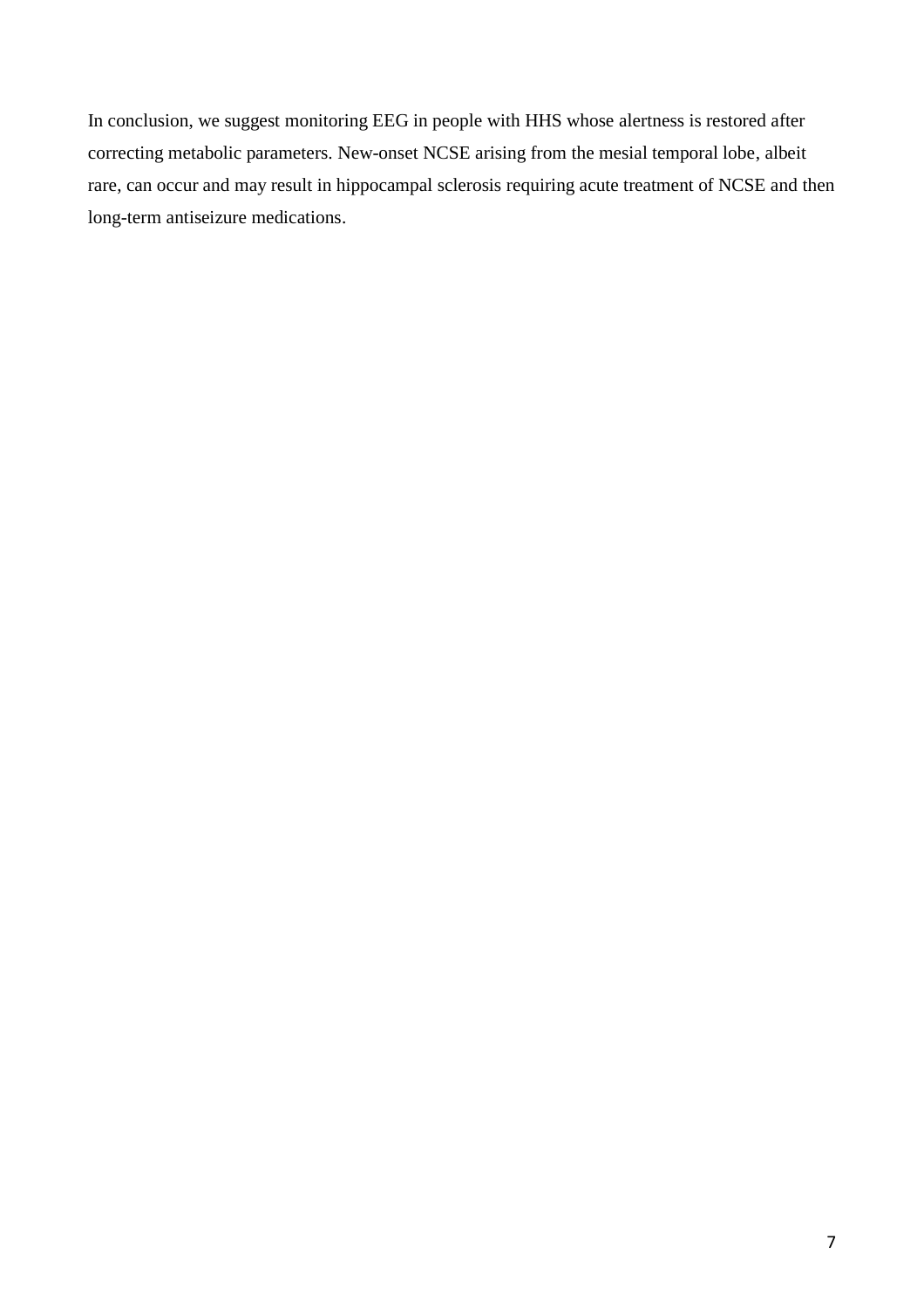## **FIGURE LEGEND**

## **Figure 1. NCSE depicted by EEG monitoring**

EEG 10-20 International System Bipolar Montage, 40-sec epoch page. Sensitivity: 100 microV/cm; high-frequency filter: 30 Hz; low-frequency filter 1.6 Hz.

Individual unresponsive, no clinical manifestation. Low-voltage background activity at 5-6 Hz. Enduring electrographic focal seizure displayed by left frontotemporal rapid activity evolving to sharply countered theta-delta waves intermixed with spikes (arrow; note phase opposition on F7).

## **Figure 2. Progressive hippocampal abnormalities shown by brain MRI.**

1.5 T MR scan, Baseline day-2 FLAIR coronal (A) and axial (B) views; 6-month follow up coronal (C) and axial view (D).

Day-3: hyperintensity of hippocampal head (arrowhead in A) and body (arrow in B) with vasogenic hippocampal edema (not shown).

Month-6: hippocampal sclerosis highlighted by hyperintensity and atrophy of hippocampal head (arrowhead in A) and hyperintensity of hippocampal body (arrow in B).